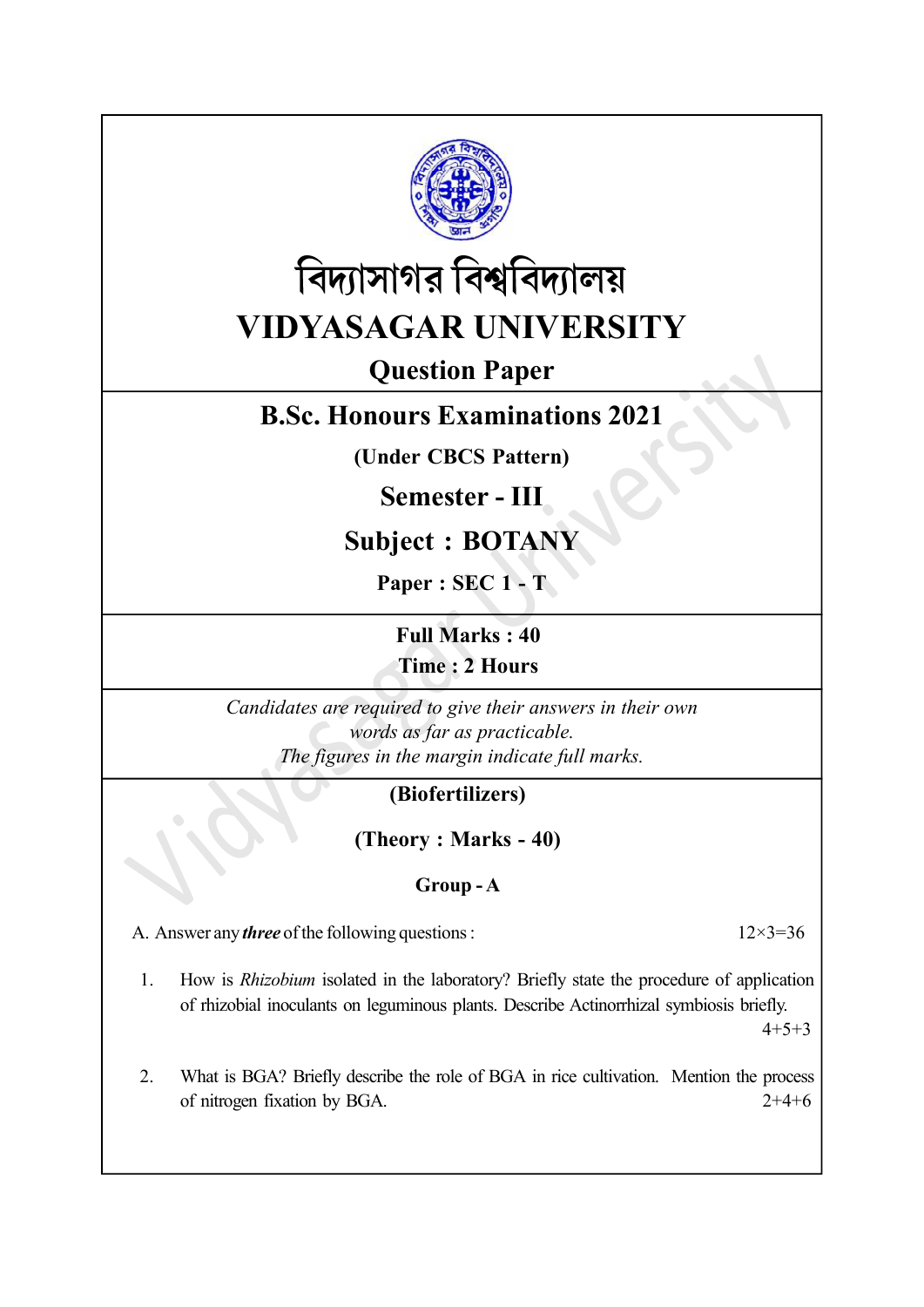- 3. What is shelf life of carrier based fertilizer? Explain the factors affecting the shelf life of inoculant. Briefly describe isolation and mass multiplication of Azotobacter.  $3+3+6$
- 4. What is lime pelleting? What is its significance? What are the tips for buying and storing of biofertilizer? 2+3+7
- 5. Define VAM. How to select efficient VAM fungi for inoculum production? State the benefits of mycorrhizal biofertilizer application. 2+4+6
- 6. Differentiate between green manure and brown manure. Explain briefly the methods of vermicomposting. What are the advantages and limitations of vermicomposting?

 $3+4+5$ 

Group - B

——————

- B. Answer any *two* of the following questions :  $2 \times 2 = 4$
- 1. Name two cyanobacteria and their role as biofertilizer.
- 2. What is dual inoculation?
- 3. Define algalization.
- 4. How to pack biofertilizer with associative nitrogen fixer.